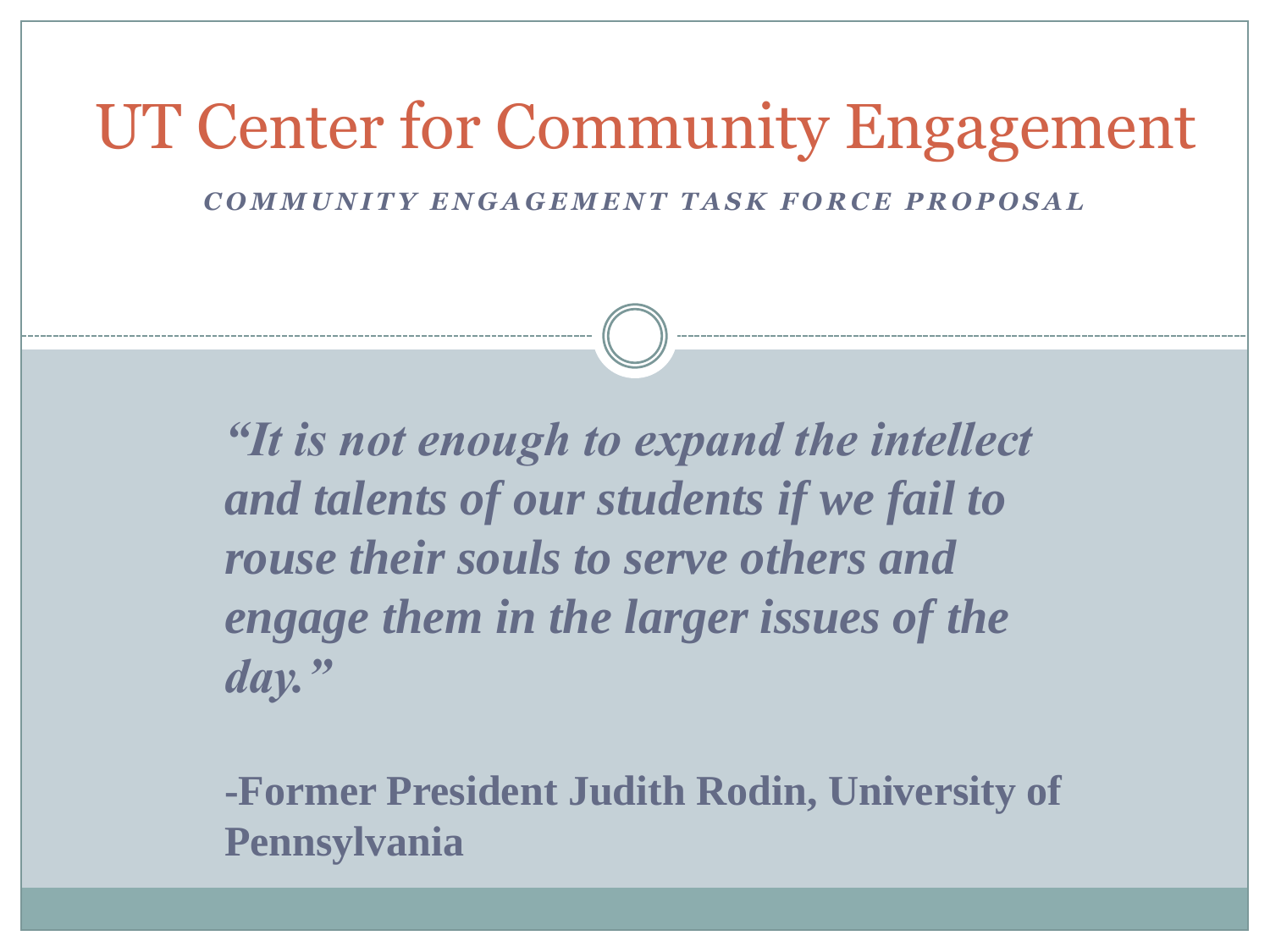## Task Force Membership

| David Schumann, co-chair<br>Director, Tenn TLC / William J. Taylor<br>Distinguished Professor | <b>Bob Rider, co-chair</b><br>Dean, CEHHS                                                 |
|-----------------------------------------------------------------------------------------------|-------------------------------------------------------------------------------------------|
| <b>Craig Bleakney</b><br><b>Former Coordinator of Service-Learning</b>                        | <b>Sherry Cable</b><br>Professor, Sociology<br>Tenn TLC Faculty Fellow – Service Learning |
| <b>Lynn Champion</b><br>Director, AS Communication<br>Former Director, AS Outreach            | <b>Nissa Dahlin-Brown</b><br><b>Associate Director, Baker Center</b>                      |
|                                                                                               |                                                                                           |
| <b>Kelly Ellenburg</b><br>Administrative Coordinator, Tenn TLC                                | <b>RJ</b> Hinde<br>Associate Dean, AS                                                     |
| <b>Carole Myers</b><br><b>Assistant Professor, Nursing</b>                                    | <b>Dulcie Peccolo</b><br>Director, CEHHS Student Services                                 |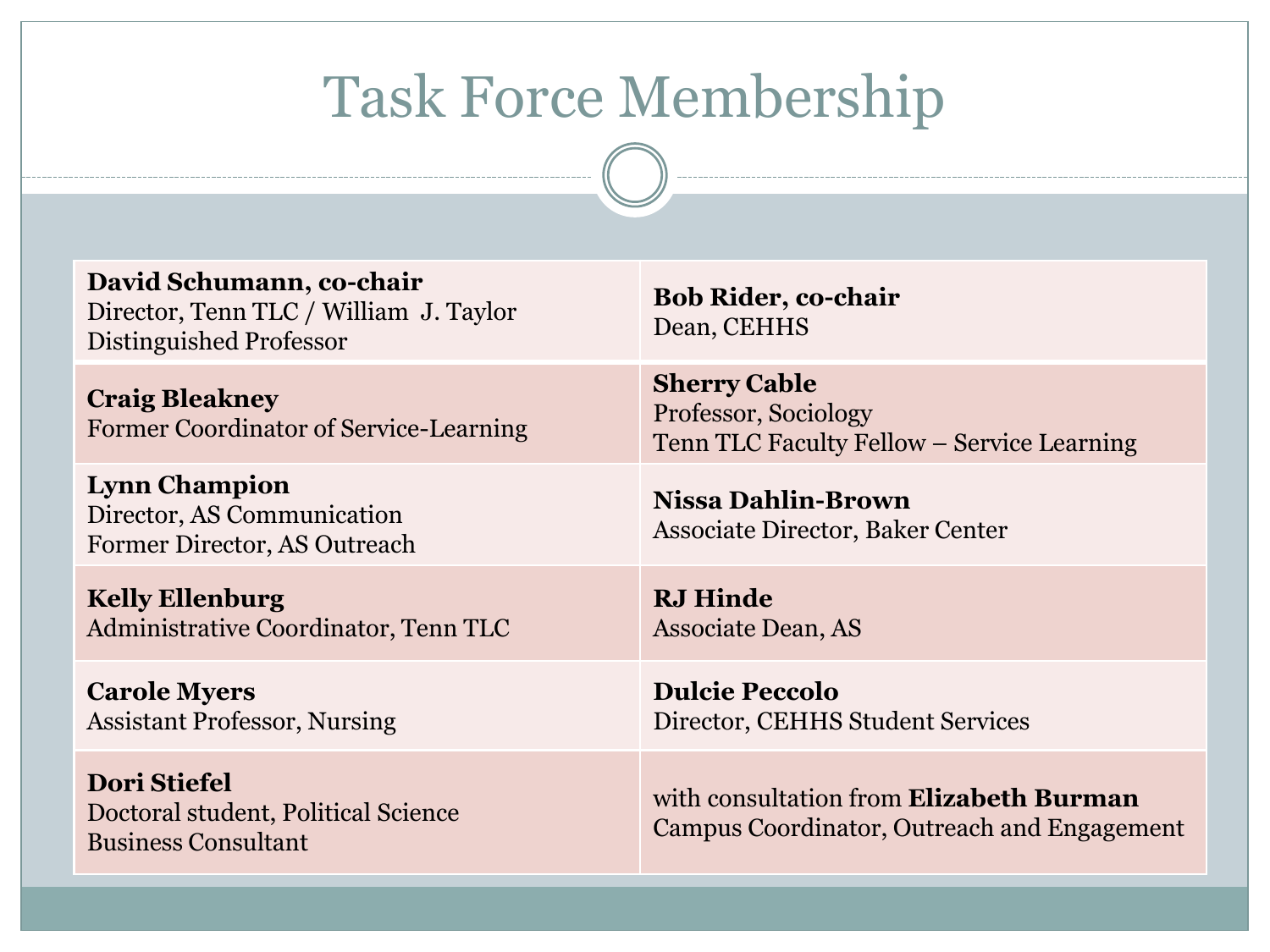#### What is community engagement?

Community engagement is the collaboration between institutions of higher education and their larger communities (local, regional/state, national, global) for the mutually beneficial exchange of knowledge and resources in a context of partnership and reciprocity. (Driscoll, 2009, Carnegie Foundation)

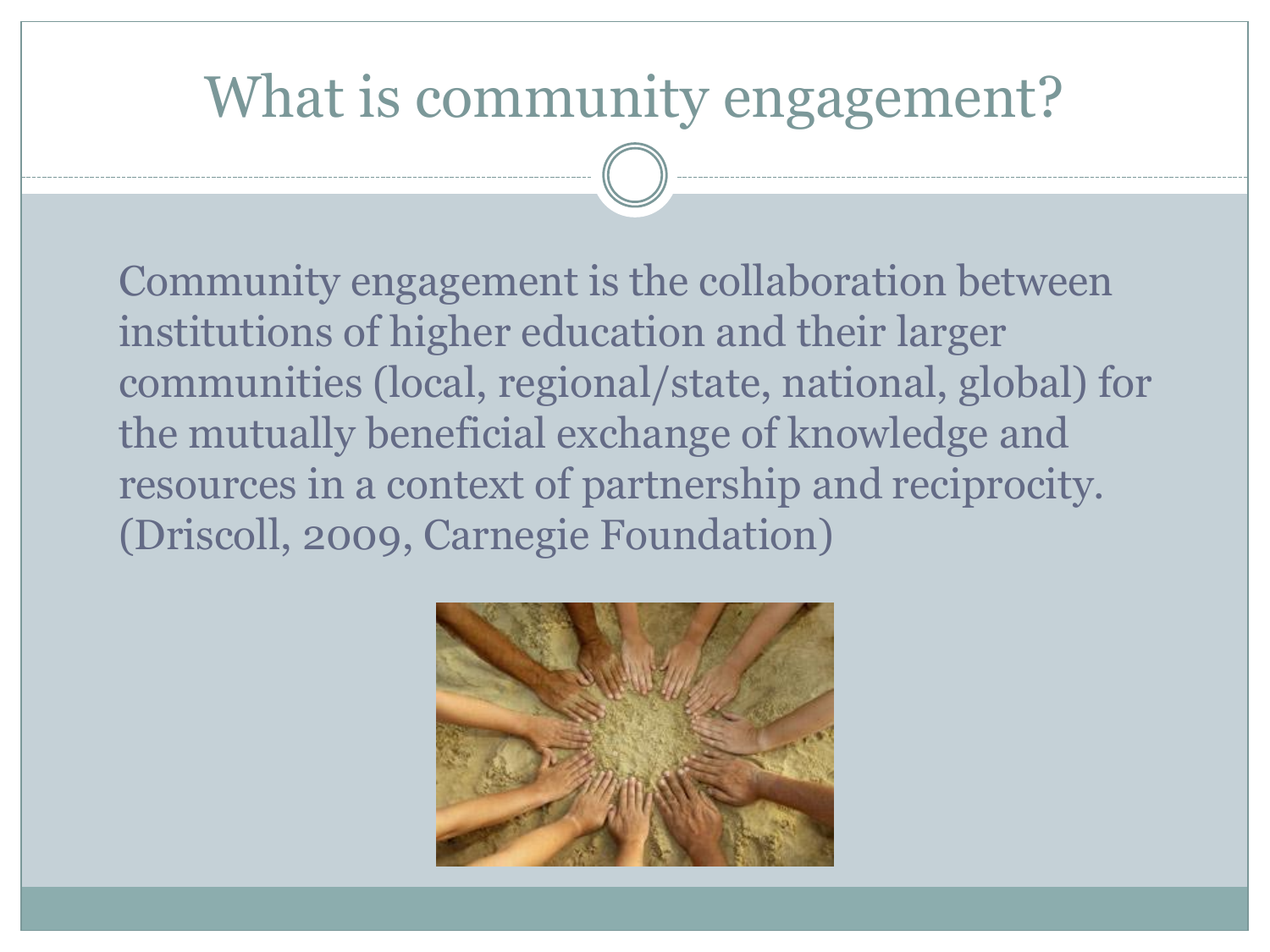#### Why is a center needed?

- To provide a central point of contact to facilitate partnerships between faculty, students, staff, and community members
- To bring the entire campus on board with our land-grant mission, integrating our research, teaching, and service functions
- To promote and publicly recognize the outstanding work our faculty, staff, and students are doing in the community
- To coordinate this work across campus so the faculty can focus on student learning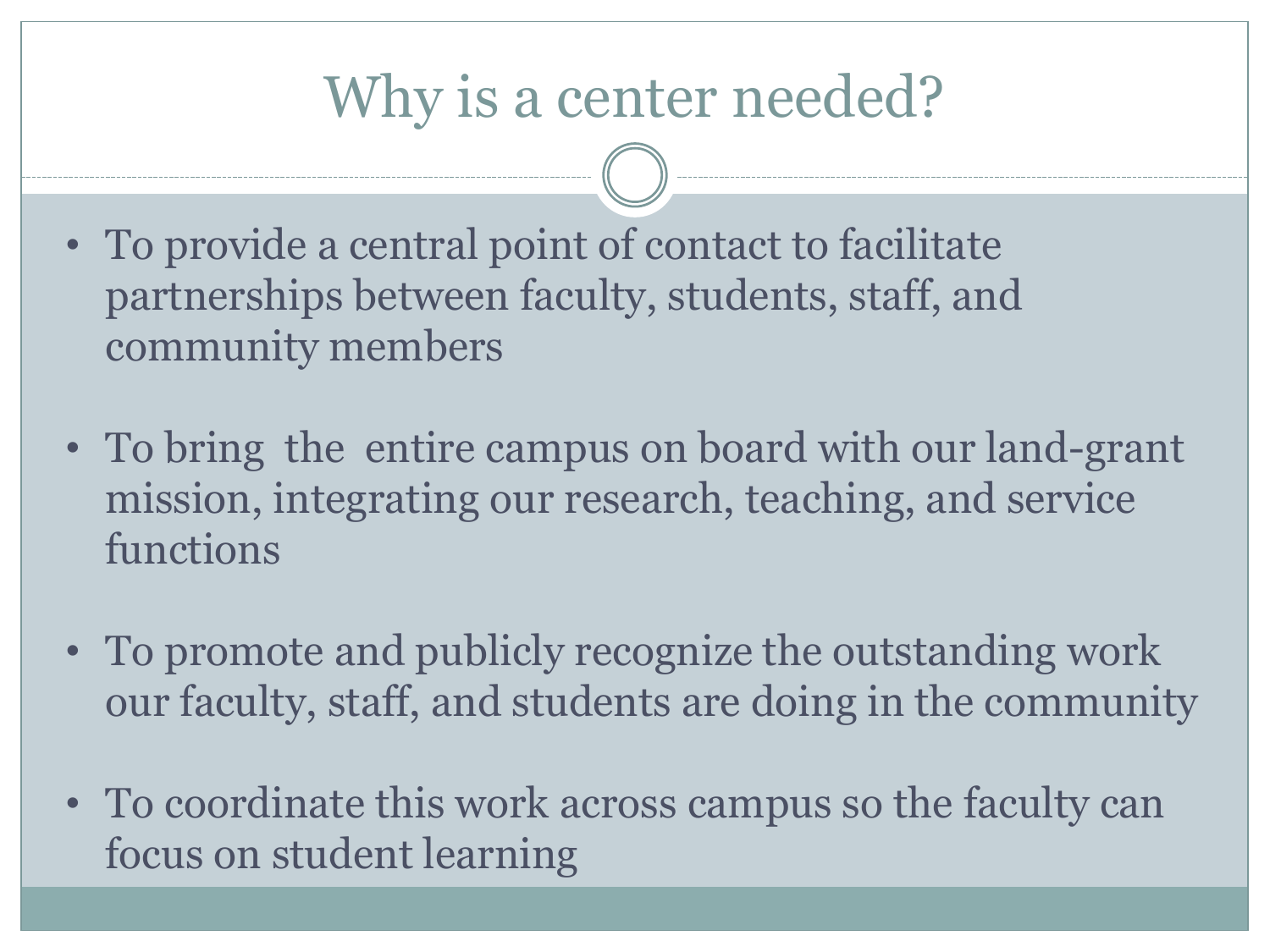#### Why is a center needed?

• The problems within our community are inherently interdisciplinary and complex, and the university has the knowledge and resources to help create solutions. Currently, however, we do not have the coordination.

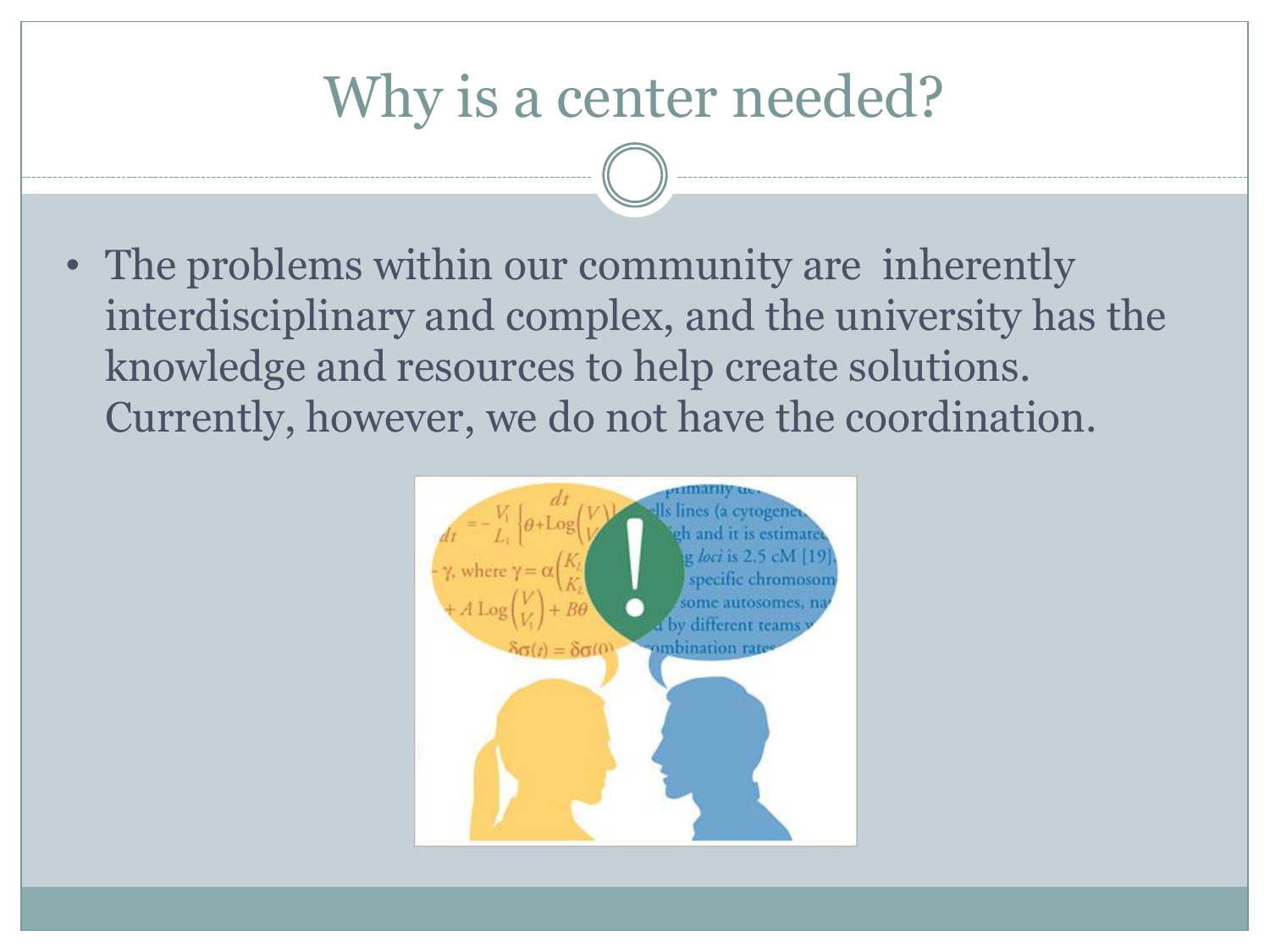# Why is a center needed? Market analysis **Because our students expect more from us**Cal Weltz JE MICHIGAN COR **THE SECOND SECTION** O W GAR 五、不好 RUF 图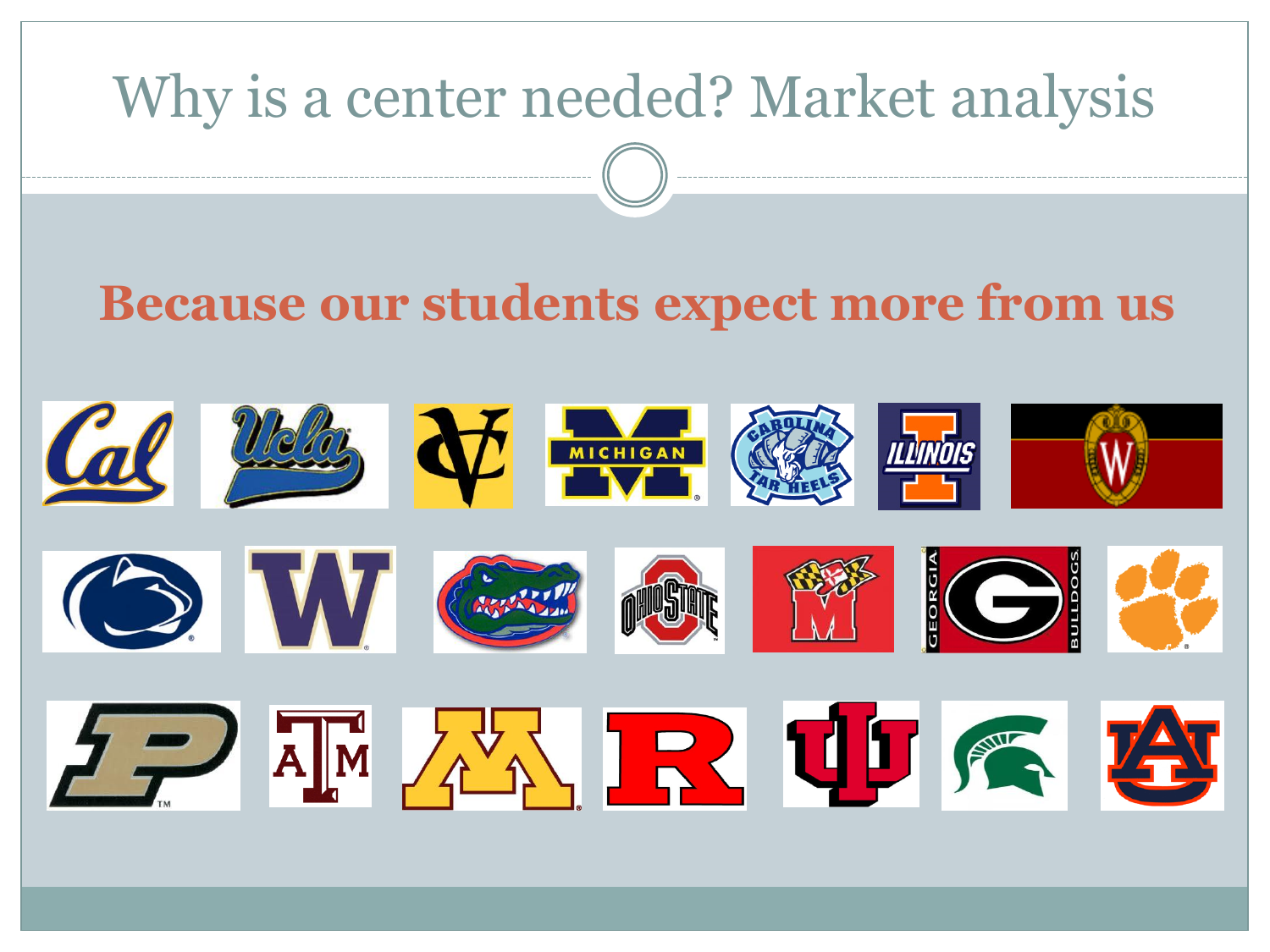#### Why is a center needed?

*"Students can come and go from UT and never know what it means to be a good citizen. That's a problem."*

*-Eric Dixon, Junior in Philosophy Originator, (Community Partnership Service Corps)*

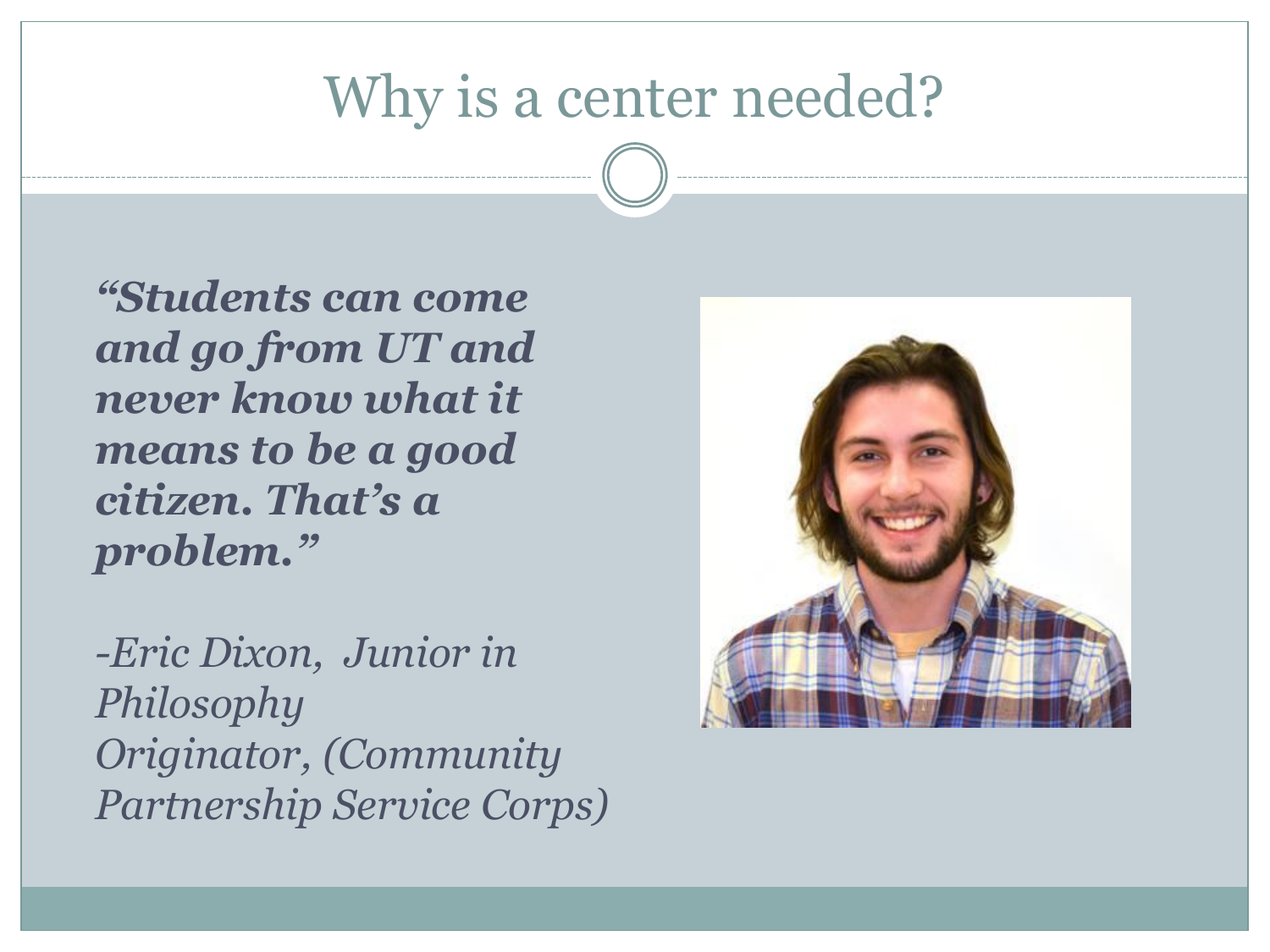### What could the CCE provide?

- Interdisciplinary partnerships between faculty, staff, students, and community members aimed at solving important and critical societal problems
- A forum for each of these entities to assess needs, identify available resources, and create effective collaborations

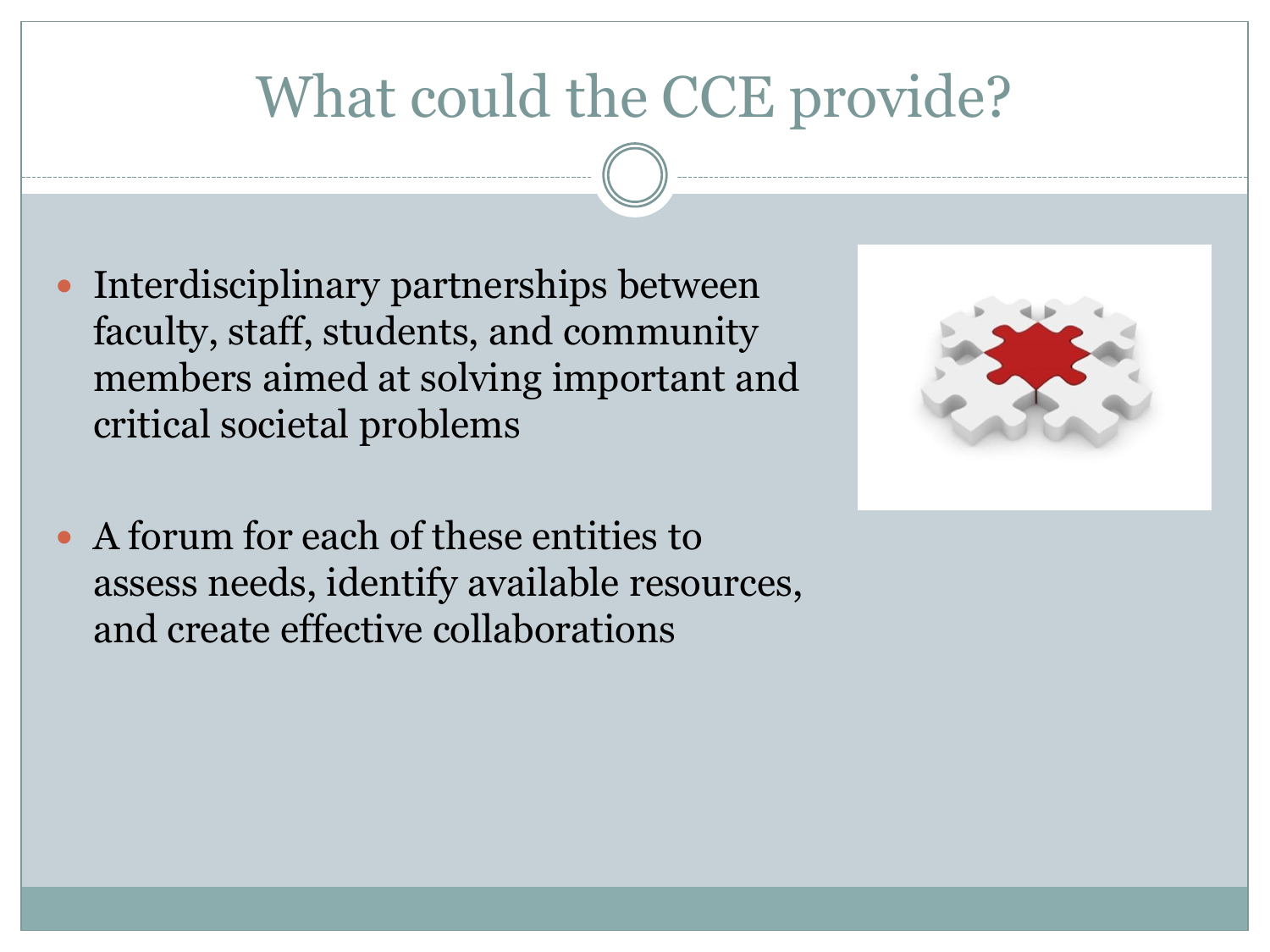#### What could the CCE provide?

- Coordination of campus-wide servicelearning, service learning course design training, and faculty research that requires community engagement
- Establishment and coordination of a network of alliances with other UT entities/faculty that work with the community.
- Promotion of community engagement activities through partnership with media services and newsletter distribution

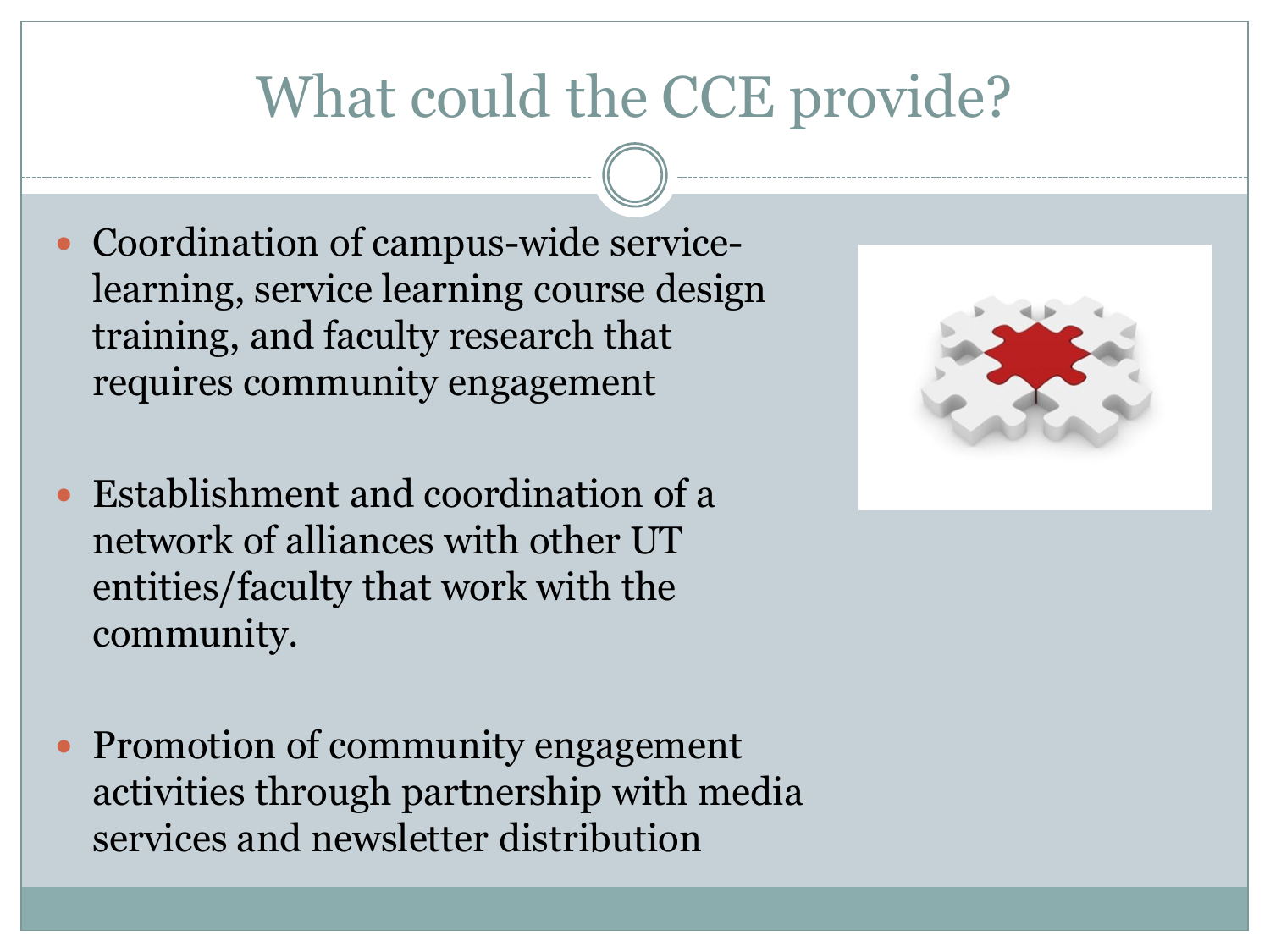#### Getting Started: Strategic Planning Objectives

- 1. Identify funding, both internal and external
- 2. Put initial leadership and support staff in place
- 3. Establish planning committee
- 4. Establish advisory board (e.g., UT Outreach Council and community leaders)
- 5. Identify w/Provost initial space to house Center
- 6. Initiate a comprehensive online presence
- 7. Establish relationships with other UT  $T/L$  entities
- 8. Establish a network of alliances with other community providers.
- 9. Identify initial services and promote them
- 10. Establish CCE Learning Community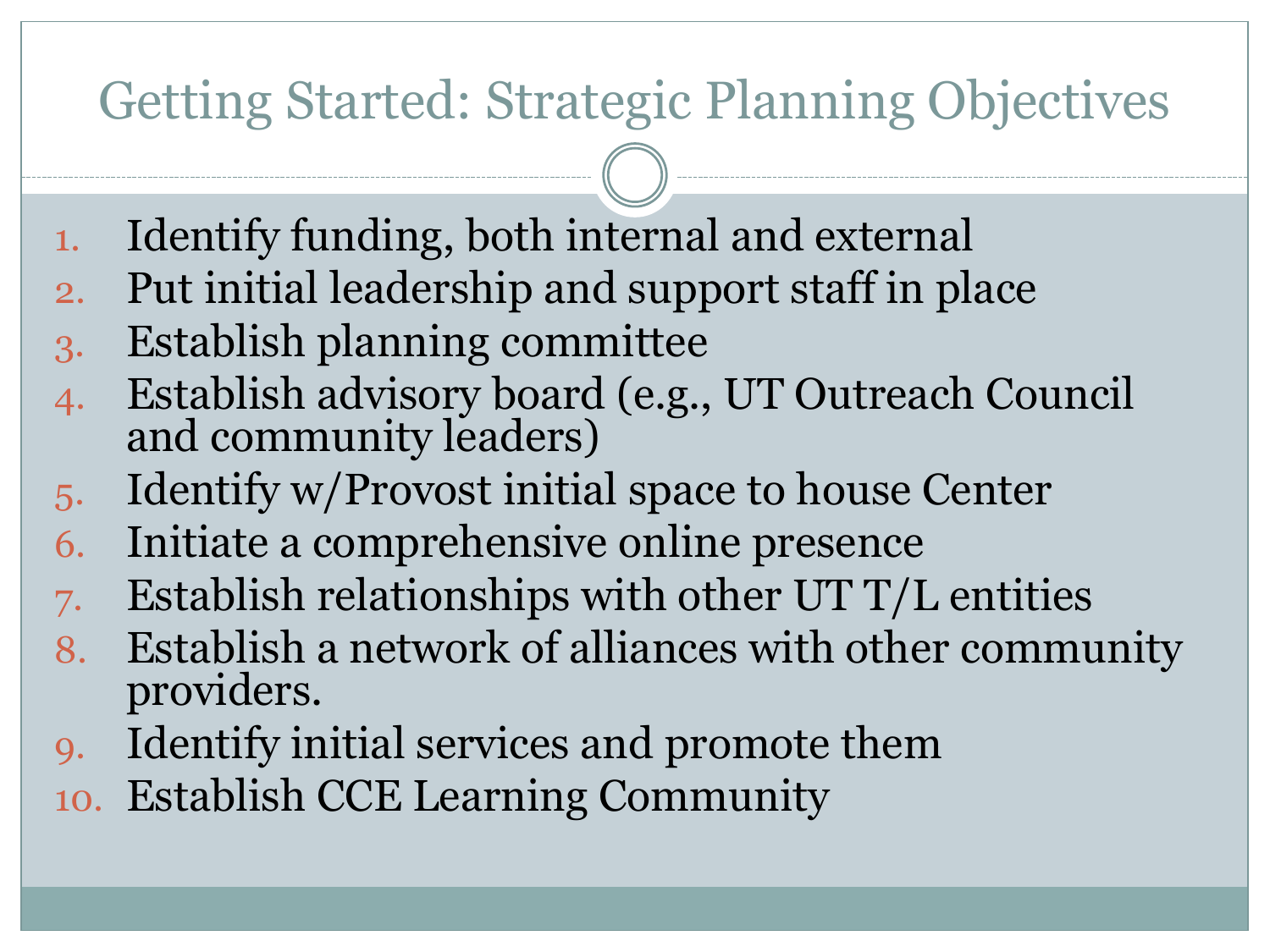#### Personnel Plan

#### **Stage One: To commence Fall 2011**

| <b>Position</b>                                        | <b>Year 1 FTE</b> |
|--------------------------------------------------------|-------------------|
| <b>Administrative Coordinator for Service Learning</b> | <b>1.0</b>        |

#### **Stage Two: To commence Fall 2012**

| <b>Position</b>                                                                 | <b>Year 1 FTE</b> | <b>Year 2 FTE</b> | <b>Year 3 FTE</b> | <b>Year 4 FTE</b> |
|---------------------------------------------------------------------------------|-------------------|-------------------|-------------------|-------------------|
| <b>CCE Director</b>                                                             | 1.0               | 1.0               | 1.0               | 1.0               |
| <b>CCE Community Coordinator</b>                                                | 1.0               | 1.0               | 1.0               | 1.0               |
| <b>CCE Administrative</b><br><b>Coordinator Service Learning</b><br>(see above) | 1.0               | 1.0               | 1.0               | 1.0               |
| <b>Graduate Assistantships</b>                                                  | $\cdot 5$         | 1.0               | 1.0               | 1.0               |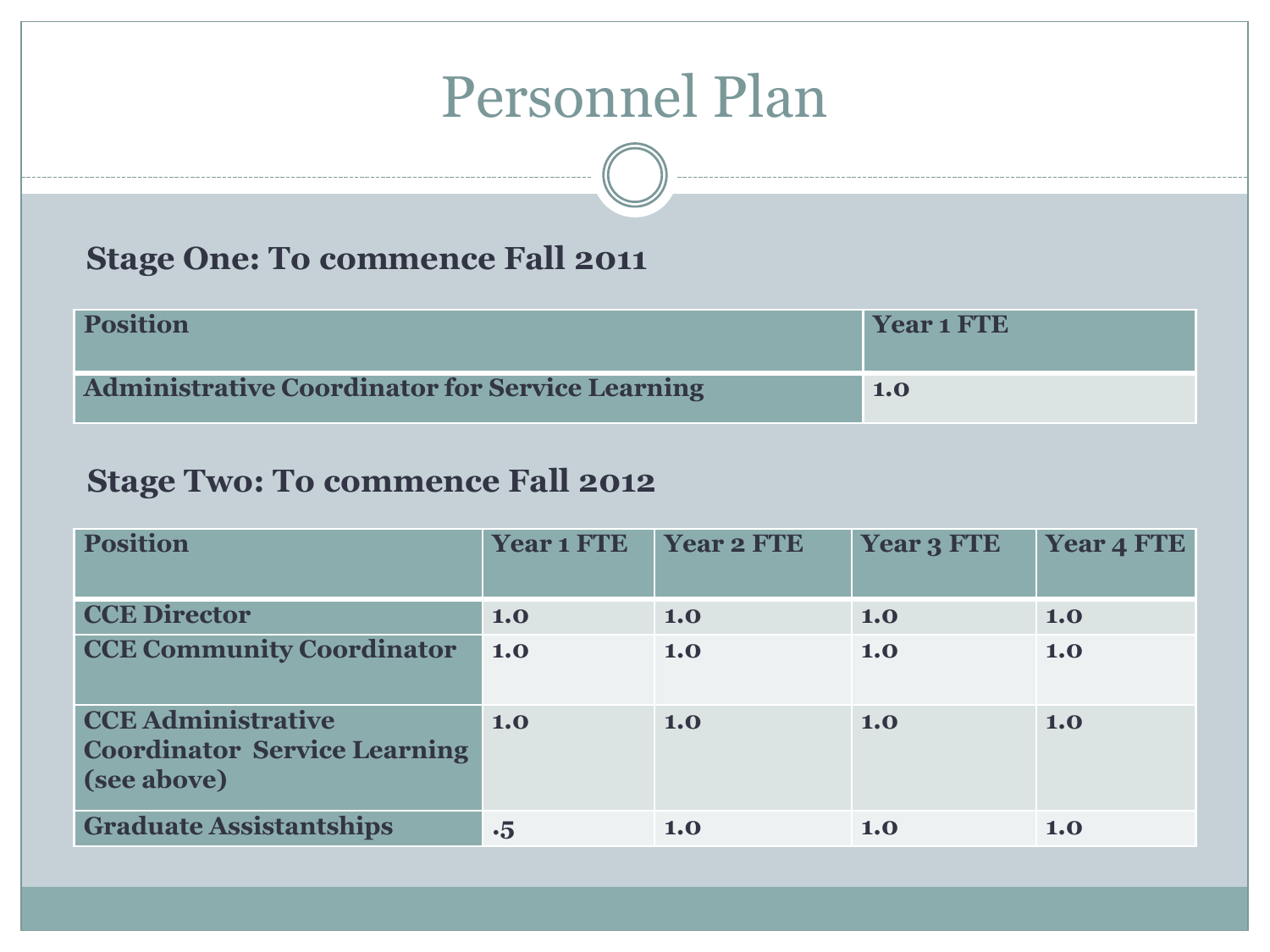## Budget<br>
<del>
</del>

| <b>Item</b>           |                                 | Yr 1 FTE | Year 1             | YR <sub>2</sub> FTE | Year 2             | YR <sub>3</sub> FTE | Year 3             | YR <sub>4FTE</sub> | Year 4               |
|-----------------------|---------------------------------|----------|--------------------|---------------------|--------------------|---------------------|--------------------|--------------------|----------------------|
| Labor                 |                                 |          |                    |                     |                    |                     |                    |                    |                      |
|                       | Director - 12 mos.              |          | $1 \div 80,000.00$ |                     | $1 \div 84,000.00$ |                     | $1 \div 86,500.00$ |                    | $1 \div 89,000.00$   |
|                       | <b>Community Coordinator</b>    |          | $1 \div 48,000.00$ |                     | $1 \div 50,000.00$ |                     | $1 \div 52,000.00$ |                    | $1 \div 54,000.00$   |
|                       | Service Learning Admin.         |          | $1 \div 30,000.00$ |                     | $1 \div 31,500.00$ |                     | $1 \div 34,000.00$ |                    | $1 \div 35,500.00$   |
|                       | <b>Administrative Assistant</b> |          | $0.5$ \$ 11,500.00 |                     | $1 \div 23,000.00$ |                     | $1 \div 24,500.00$ |                    | $1 \div 26,000.00$   |
|                       | <b>Graduate Students</b>        |          |                    |                     | $0.5$ \$ 13,500.00 |                     | $0.5$ \$ 13,500.00 |                    | $2 \div 27,000.00$   |
|                       | <b>Undergraduate Students</b>   |          |                    | $0.25$ \$           | 4,000.00           | $0.25$ \$           | 4,000.00           |                    | $0.25 \div 4,000.00$ |
| <b>Operations</b>     |                                 |          |                    |                     |                    |                     |                    |                    |                      |
|                       | <b>General Operations</b>       |          | \$15,000.00        |                     | \$18,000.00        |                     | \$21,000.00        |                    | \$25,000.00          |
|                       | Technology                      |          | \$18,000.00        |                     | \$4,000.00         |                     | \$5,000.00         |                    | \$8,000.00           |
|                       | Travel                          |          | \$10,000.00        |                     | \$10,000.00        |                     | \$12,000.00        |                    | \$15,000.00          |
|                       |                                 |          |                    |                     |                    |                     |                    |                    |                      |
| <b>Totals for CCE</b> |                                 |          | 3.5 \$212,500.00   |                     | 4.75 \$238,000.00  |                     | 4.75 \$252,500.00  |                    | 6.25 \$283,500.00    |